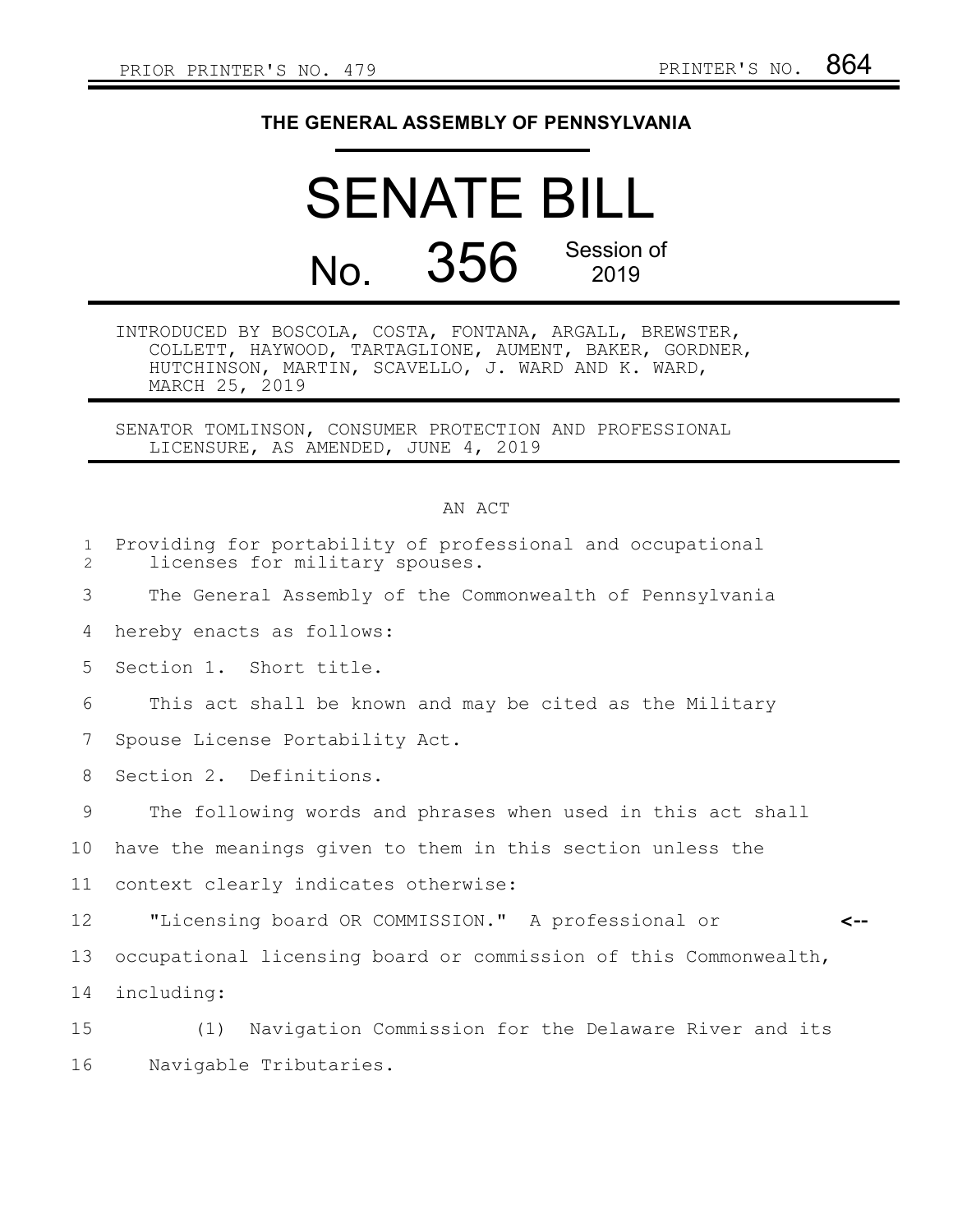| $\mathbf 1$    | State Architects Licensure Board.<br>(2)                  |
|----------------|-----------------------------------------------------------|
| $\mathbf{2}$   | (3)<br>State Board of Accountancy.                        |
| 3              | State Board of Auctioneer Examiners.<br>(4)               |
| 4              | State Board of Barber Examiners.<br>(5)                   |
| 5              | State Board of Certified Real Estate Appraisers.<br>(6)   |
| 6              | State Board of Chiropractic.<br>(7)                       |
| $\overline{7}$ | (8)<br>State Board of Cosmetology.                        |
| 8              | State Board of Crane Operators.<br>(9)                    |
| 9              | (10) State Board of Dentistry.                            |
| 10             | (11) State Board of Examiners of Nursing Home             |
| 11             | Administrators.                                           |
| 12             | State Board of Funeral Directors.<br>(12)                 |
| 13             | State Board of Landscape Architects.<br>(13)              |
| 14             | (14)<br>State Board of Massage Therapy.                   |
| 15             | State Board of Medicine.<br>(15)                          |
| 16             | State Board of Nursing.<br>(16)                           |
| 17             | State Board of Occupational Therapy Education and<br>(17) |
| 18             | Licensure.                                                |
| 19             | State Board of Optometry.<br>(18)                         |
| 20             | (19) State Board of Osteopathic Medicine.                 |
| 21             | (20)<br>State Board of Pharmacy.                          |
| 22             | (21)<br>State Board of Physical Therapy.                  |
| 23             | (22) State Board of Podiatry.                             |
| 24             | (23) State Board of Psychology.                           |
| 25             | (24) State Board of Social Workers, Marriage and Family   |
| 26             | Therapists and Professional Counselors.                   |
| 27             | State Board of Examiners in Speech-Language<br>(25)       |
| 28             | Pathology and Audiology.                                  |
| 29             | State Board of Vehicle Manufacturers, Dealers and<br>(26) |
| 30             | Salespersons.                                             |
|                |                                                           |

20190SB0356PN0864 - 2 -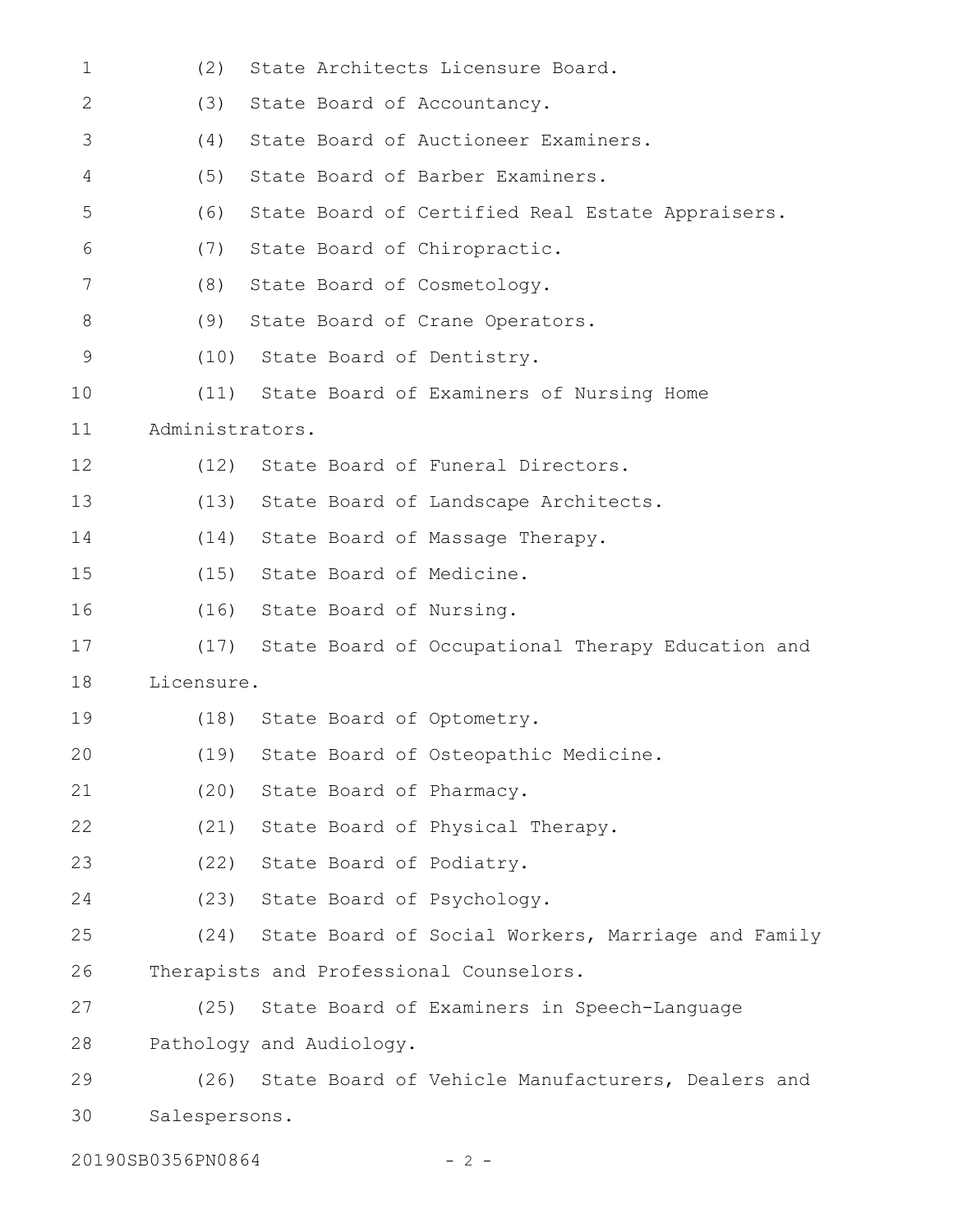- 1
- (27) State Board of Veterinary Medicine.

2

(28) State Real Estate Commission.

(29) State Registration Board for Professional Engineers, Land Surveyors and Geologists. 3 4

"Military spouse." A person who is married to a member of the armed forces of the United States or a reserve component of the armed forces of the United States under the laws of the jurisdiction where the marriage took place. 5 6 7 8

Section 3. Requirements for license. 9

(a) General rule.--Notwithstanding any other law, a licensing board OR COMMISSION shall issue a license, CERTIFICATE, REGISTRATION OR PERMIT to a military spouse to allow the military spouse to practice the military spouse's profession or occupation in this Commonwealth if, upon application to the licensing board OR COMMISSION, the military spouse satisfies all of the following conditions: **<-- <--** 10 11 12 13 14 15 16

(1) Holds a current license, certificate, registration or permit from another state, and that state's requirements are substantially equivalent to or exceed the requirements for a license in this Commonwealth. 17 18 19 20

(2) Demonstrates competency in the profession or occupation through methods determined by the licensing board OR COMMISSION, including having completed continuing education units or having experience in the profession or occupation for at least two of the five years preceding the date of the application under this act. **<-- <--** 21 22 23 24 25 26

(3) Has not committed any act in any state that  $\text{would}$ have constituted CONSTITUTES grounds for refusal, suspension or revocation of a license, CERTIFICATE, REGISTRATION OR PERMIT to practice that profession or occupation in this **<-- <-- <--** 27 28 29 30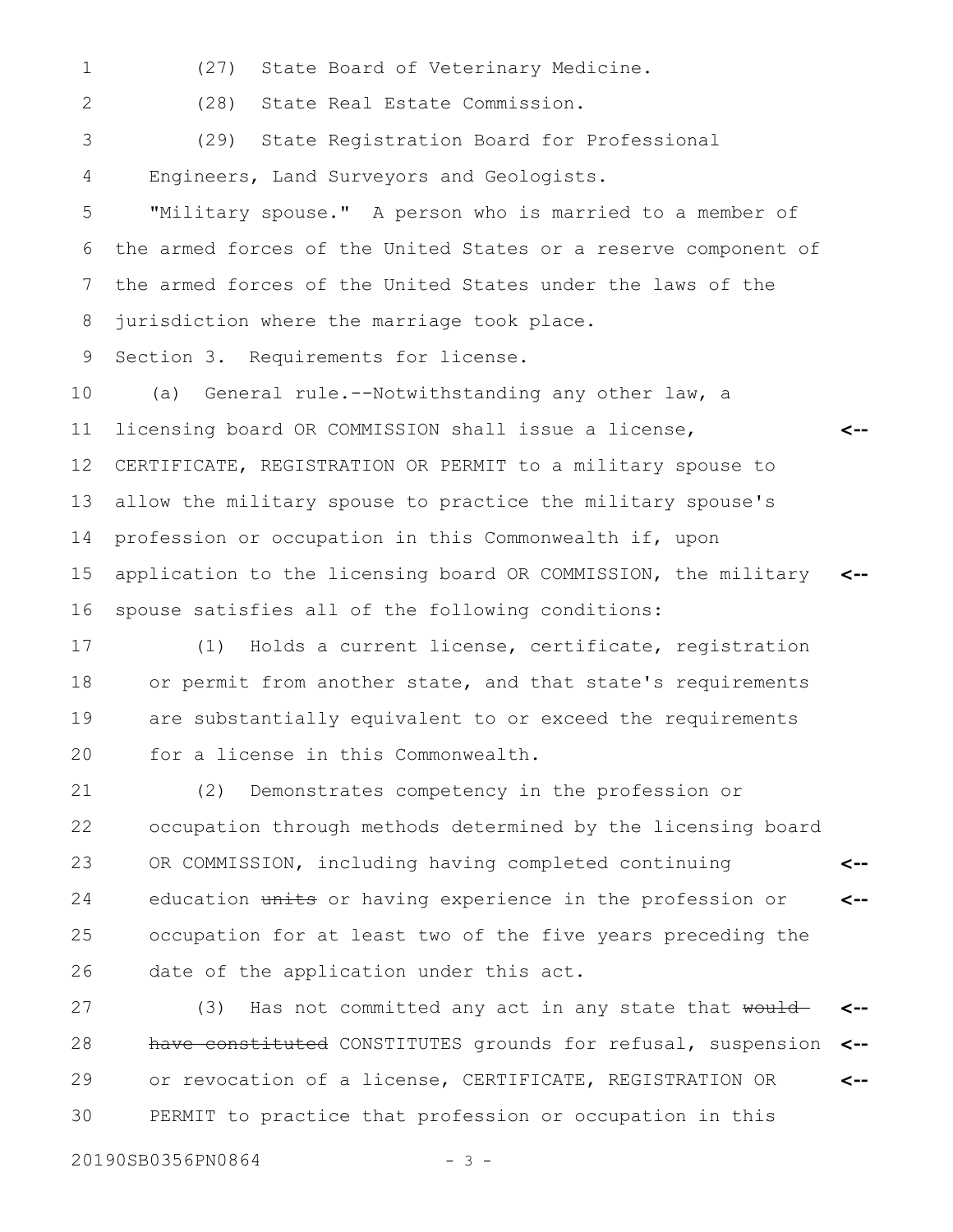Commonwealth at the time the act was committed. UNLESS THE 1 **<--** LICENSING BOARD OR COMMISSION DETERMINES, IN ITS DISCRETION, THAT THE ACT SHOULD NOT BE AN IMPEDIMENT TO GRANTING OF A LICENSE, CERTIFICATE, REGISTRATION OR PERMIT TO PRACTICE IN THIS COMMONWEALTH. 2 3 4 5

(4) Is in good standing and has not been disciplined by the jurisdiction that issued the license, CERTIFICATE, REGISTRATION OR PERMIT. **<--** 6 7 8

(5) Pays any fees required by the licensing board  $f_{\text{from}}$ which the applicant is seeking a license OR COMMISSION IMPOSED BY REGULATION. **<-- <--** 9 10 11

(b) Rights and obligations.--A military spouse who is not a resident of this Commonwealth and who is issued a license, CERTIFICATE, REGISTRATION OR PERMIT under this act shall have the same rights and obligations as a resident of this Commonwealth who is issued the same type of license, CERTIFICATE, REGISTRATION OR PERMIT. **<-- <--** 12 13 14 15 16 17

Section 4. Provisional license. 18

(a) General rule.--Notwithstanding any other law, a licensing board OR COMMISSION may issue a provisional license, CERTIFICATE, REGISTRATION OR PERMIT to a military spouse who is licensed, certified, registered or issued a permit in another state while the military spouse is satisfying certain requirements, as determined by the licensing board OR COMMISSION, for a license, CERTIFICATE, REGISTRATION OR PERMIT in this Commonwealth under section 3. **<-- <-- <--** 19 20 21 22 23 24 25 26

(b) Limited period.--A military spouse may practice under a provisional license issued under subsection (a) until any of the following occurs: 27 28 29

(1) A license, CERTIFICATE, REGISTRATION OR PERMIT is 20190SB0356PN0864 - 4 -**<--** 30